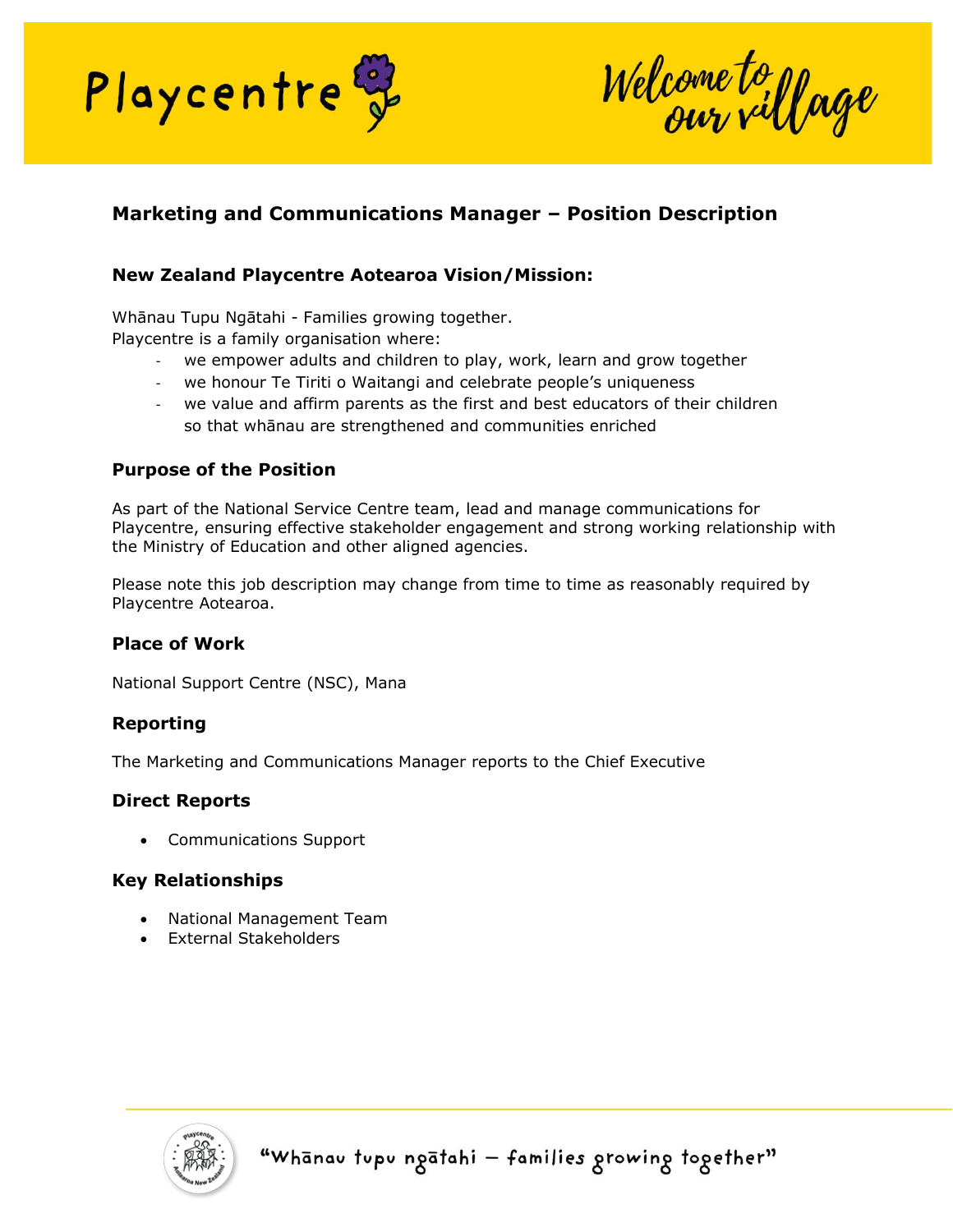| <b>Key accountabilities</b> |                                                                                                                                                                                                                                                                                                                                                                                                                                                                                                                                                                                                                                                                                                                                                                                                                                                                                                                                                                                                                                                                                                                                                                                                                                                                                                                                               |
|-----------------------------|-----------------------------------------------------------------------------------------------------------------------------------------------------------------------------------------------------------------------------------------------------------------------------------------------------------------------------------------------------------------------------------------------------------------------------------------------------------------------------------------------------------------------------------------------------------------------------------------------------------------------------------------------------------------------------------------------------------------------------------------------------------------------------------------------------------------------------------------------------------------------------------------------------------------------------------------------------------------------------------------------------------------------------------------------------------------------------------------------------------------------------------------------------------------------------------------------------------------------------------------------------------------------------------------------------------------------------------------------|
| Leadership                  | As a member of the Playcentre management team, takes<br>$\bullet$<br>a proactive leadership role to collaborate, drive and lead<br>performance supporting a strong organisation focus.<br>Walk the talk of our values, demonstrate strong<br>$\bullet$<br>leadership behaviours, build our culture, and inspire<br>others to achieve great outcomes for themselves,<br>Playcentre, and our customers.<br>Determine, shape, and implement the team annual work<br>$\bullet$<br>programme, identify potential risks and mitigation<br>strategies to achieve the work programme.<br>Set objectives and drive results by delegating<br>$\bullet$<br>appropriately to the skills, experience, and workload of<br>team members.<br>Consistently behaves in an honest, ethical, and<br>$\bullet$<br>professional manner. Promotes and advocates for the<br>highest personal and professional behaviour and<br>evaluates the performance of staff in the light of those<br>values.<br>Manages team performance and develops team capability<br>$\bullet$<br>through coaching, mentoring, development planning and<br>actively sharing knowledge and expertise.<br>Support the Chief Executive and Chief Financial Officer to<br>$\bullet$<br>develop national budgets and manage these on a daily<br>basis, reporting against the budget as required. |
|                             | Manages key stakeholder relationships in specialist area.<br>$\bullet$<br>Promotes and protects Playcentre values and ensures<br>$\bullet$<br>they are embedded in day-to-day practices.                                                                                                                                                                                                                                                                                                                                                                                                                                                                                                                                                                                                                                                                                                                                                                                                                                                                                                                                                                                                                                                                                                                                                      |
| Role Specific               | Develop and implement a National Communication<br>$\bullet$<br>strategy.<br>Develop and implement a Stakeholder Engagement plan<br>$\bullet$<br>to support Playcentre to collaboratively develop strong<br>working relationships with key stakeholders both<br>internally and externally.<br>Provide advice and support, working closely with<br>managers to coach and advise on communication and<br>stakeholder engagement.<br>Develop and maintain Communication policies, systems,<br>$\bullet$<br>processes, procedures, and templates, including the<br>enhancement and maintenance of Playcentre's website.<br>Identify, develop, and lead (or support others to lead)<br>implementation of activities, including sponsorship, to<br>support increased participation at centres and/or<br>increased revenue generation.<br>Identify, develop, and lead (or support others to lead)<br>$\bullet$<br>implementation of activities to support internal<br>communication at Playcentre.<br>Develop key relationships with stakeholders in media<br>$\bullet$<br>outlets, producers, editors, and reporters.<br>Share centre stories through Playcentre's website and<br>any other relevant media outlets.                                                                                                                                  |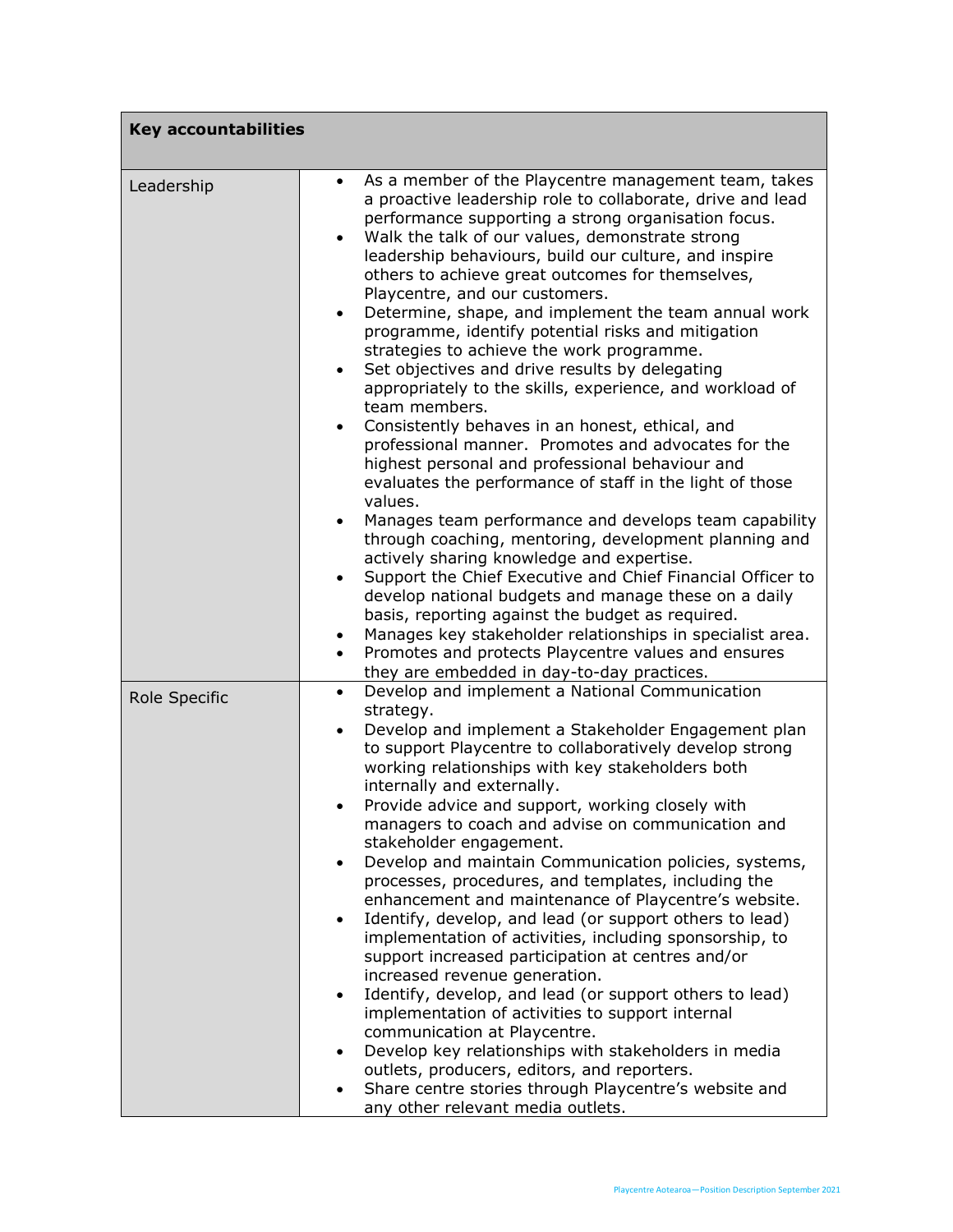| Bi-cultural<br>partnership | Participate in ongoing Treaty and Bicultural related training<br>$\bullet$<br>and other appropriate professional development.<br>Encourage and understand the importance of the dual<br>$\bullet$<br>heritage of New Zealand/Aotearoa.<br>Recognise the principles of Te Tiriti o Waitangi and how they<br>$\bullet$<br>relate to Playcentre.                                                                                                                          |
|----------------------------|------------------------------------------------------------------------------------------------------------------------------------------------------------------------------------------------------------------------------------------------------------------------------------------------------------------------------------------------------------------------------------------------------------------------------------------------------------------------|
| Centre focused             | All Playcentre employees have responsibility for ensuring<br>٠<br>that their role and contribution (whether directly or<br>indirectly) in the development, co-ordination and provision of<br>services or support, proactively helps centres to be able to<br>undertake their work upholding and<br>promoting Playcentre Aotearoa values and philosophy.                                                                                                                |
| <b>Health and Safety</b>   | Undertakes work safely complying with the Health & Safety<br>٠<br>at Work Act 2015 and taking responsibility for your own<br>actions.<br>Complies with all H&S information,<br>$\bullet$<br>instruction, Playcentre policies and procedures, training, and<br>supervision.<br>Reports any health & safety hazards, risks, and incidents in<br>$\bullet$<br>the workplace immediately.<br>Complies with all requirements of return to work and<br>rehabilitation plans. |

| <b>Key competencies</b>          |                                                                                                                                                                                                                                                                                                                                                                                                            |
|----------------------------------|------------------------------------------------------------------------------------------------------------------------------------------------------------------------------------------------------------------------------------------------------------------------------------------------------------------------------------------------------------------------------------------------------------|
| Pou Hono:<br>Valuing Māori       | Actively engages in promotion of Māori cultural values.<br>$\bullet$<br>Recognise that others will bring/apply their cultural<br>$\bullet$<br>perspective to all discussions, decisions, and actions.<br>Identifies cultural perspectives and bias in others and<br>$\bullet$<br>challenges their views in a manner that would cause them to<br>self-reflect.                                              |
| Analytical thinking              | Makes considered decisions and establishes clear goals and<br>$\bullet$<br>priorities to achieve desired outcomes.<br>Approaches problems analytically, from a variety of<br>$\bullet$<br>perspectives, identifying immediate and long-term<br>consequences.                                                                                                                                               |
| <b>Building</b><br>relationships | Identify internal and external stakeholders and develop<br>$\bullet$<br>strong relationships with individuals and groups.<br>Ability to establish trust and confidence of stakeholders.<br>$\bullet$<br>Honest, respectful, and open in delivery of communication.<br>$\bullet$                                                                                                                            |
| Communication with<br>influence  | Earns respect through competence in role and acting with<br>$\bullet$<br>honesty and integrity.<br>Conveys and supports agreed messages with relevant<br>$\bullet$<br>examples, demonstrations, and stories.<br>Solution focused.<br>$\bullet$<br>Be available for the Playcentre community to find a common<br>ground and viable solutions that meet their needs as well as<br>the needs for the centres. |